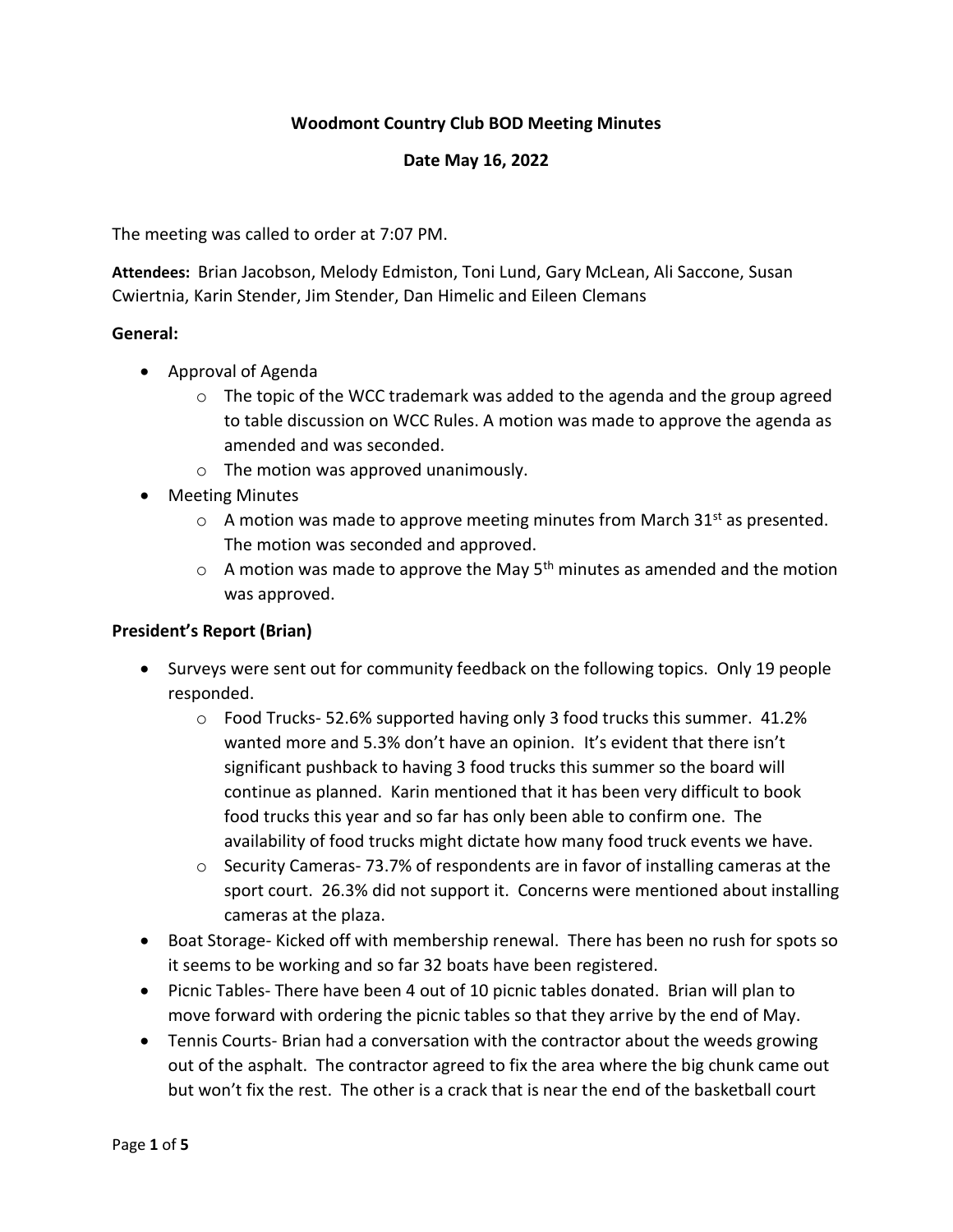and out of the way. As a bonus, the contractor agreed to wash the courts for us in the next few weeks.

- City Response to Cutting and Replacement of Trees in the Canyon- The city claims that they have completed everything on the permit including the planting of trees. The permit required an "as-built" drawing and the city doesn't have it so they don't know where the trees are to prove it. The permit also required 5 years of monitoring the planted trees which is not happening. The next steps are to possibly have a volunteer committee or the next board follow up with the city at a council meeting.
- City Response Re: Plaza Entry Sign- They want a structural engineer to evaluate the boulders for safety, wind load, and seismic stability. We may need to tweak the design plan because if the sign is under 6 ft. tall and there is no fill behind the retaining wall, we might not require the engineer. It is a slow pace with progress on the entry sign.
- Entry Sign Letters- Brian got to tour where Lee Terry works and volunteered to make the letters for the sign. It was amazing and we really appreciate her help.

## **Treasurer's Report (Eileen)**

- Eileen presented a report with the current expenses for April and May. April included PSE utilities and Sani-can expenses. May also included PSE utilities, 2 Sani-cans, newsletter, and maintenance expenses.
- She requested that all significant expenses for the month of May be submitted prior to the statement that she is going to prepare for the general membership meeting.

### **Old Business**

- $\bullet$  22-23 Budget-
	- $\circ$  Will include \$7,000 expense for the entry sign. Any fees for permits will be added under Professional Services to keep the entry sign project under the threshold for substantial development.
	- o \$5,000 minus \$300 unused funds from the 21-22 budget will roll over to the \$2500 planned for Critical Area Management in the 22-23 budget because we planned to use it but project timing didn't work out.
	- o The 22-23 budget will result in a \$15,000 deficit but the club has a large amount of funds in reserve that needs to be used to manage the properties. The club's fixed costs are low so we should be in good shape.
	- o Maintenance budget- It was discussed that we should use this budget to hire someone to trim along the trails. We have volunteer labor that did a great job at the plaza and sport court on clean up day but we didn't get to the trails. Our membership is also aging so trail maintenance is more difficult. Toni will ask Dan (existing contractor for plaza maintenance) for labor quote (cost per hour) so that we can hire for regular maintenance on the hedges along trails each month.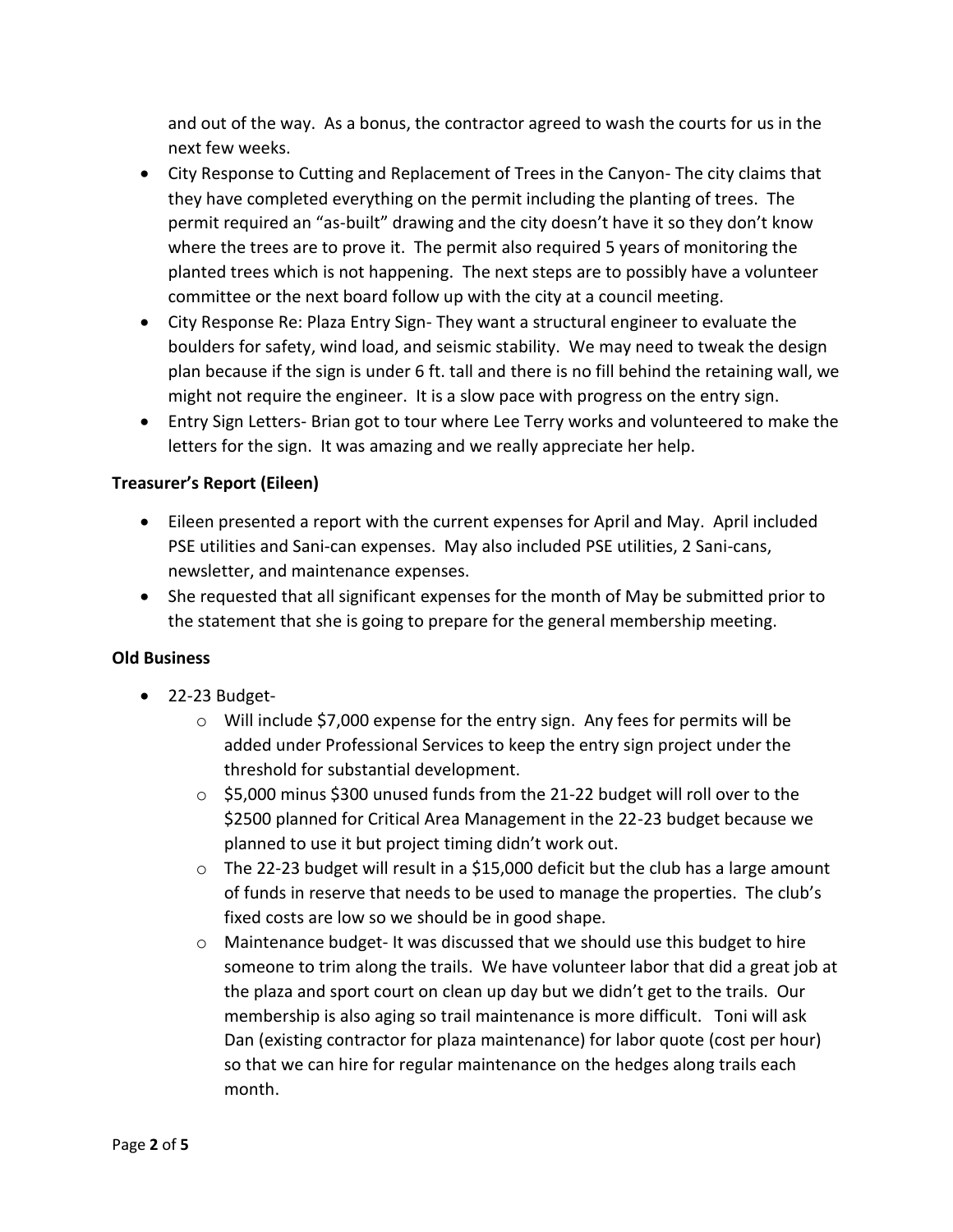- $\circ$  Jim made a motion to approve the budget as amended. Karin seconded the motion which was approved unanimously and will be presented to the membership at the general meeting for a vote.
- Security Cameras- As mentioned, 73% of survey respondents approved the use of security cameras but there was more support at the sport court vs. the plaza. Brian will share the comments for the board to review. For now, the board will focus on the tennis courts since there are more problems there. We are limited to trail cameras since there is no Wi-Fi or cell service for other types of cameras. The board can trial trail cameras that are sold in a 2-pack for \$200. Discussions for privacy concerns can be had later once everyone has a chance to review the comments.
	- $\circ$  Ali made a motion to purchase (1) 2-pack of trail cameras for use at the sport court. Melody seconded the motion which was approved unanimously.
- Trademark- Woodmont Country Club was recently granted trademark registration by the state of WA. The board discussed next steps with the trademark and it was decided that we would draft a new rule regarding the use of WCC name to notify the members. Susan will follow up with a draft rule to present later.

## **New Business**

- Initiation and Membership Rates for Temporary Members- If the bylaws pass for membership types the board should be prepared with a proposal for the membership fees for the community to vote on at the General Membership Meeting. Currently, Owners pay \$200 Initiation fee, \$225 Annual Fee, and \$175 Senior Annual Fee. Temporary Members pay no Initiation Fee and a \$225 Annual Fee.
	- $\circ$  The board discussed concerns that the annual fee should be the same for both membership types since they get to enjoy the same club benefits (plaza, trails, events, boat rack etc.).
	- o Jim made a motion that temporary members shall pay \$100 initiation fee which was seconded by Dan. The motion passed unanimously and will be presented to the community at the General Membership meeting depending on the outcome of the bylaws.
- **•** General Membership Meeting
	- $\circ$  How to handle requests to videotape club meetings? This has come up in the past at Coffee with the Board and may come up again in the future. Amongst several concerns, the board discussed member consent to being recorded and that recording might make some feel uncomfortable inhibiting communications.
	- o Jim made a motion not to allow video recording at WCC meetings. Eileen seconded the motion which was approved unanimously.
	- $\circ$  Member voting at the meeting will be by show of hands. If the vote is too close to determine with a show of hands, we will do a roll call vote.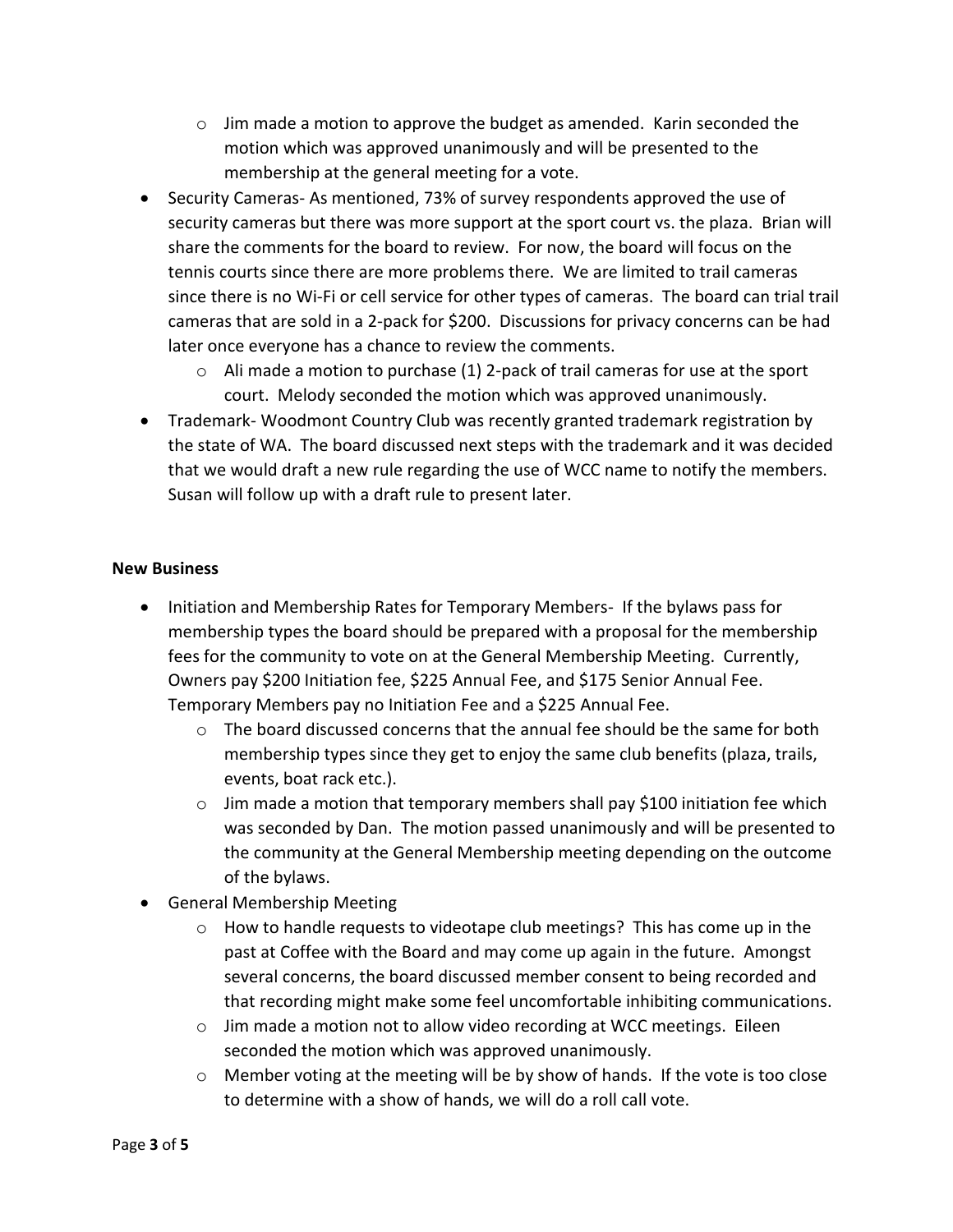- $\circ$  President's Report-Brian shared a brief synopsis of what he plans to discuss in his report including:
	- Reminder that we are not a HOA
	- **March is the planning meeting to allow time for work before May** business meeting.
	- Will ask for member comments to be limited to allow others to speak and time to address the full agenda.
	- **Projects update**
	- Presentation of amended bylaws and restated articles of incorporationthese will be voted on as an entire package. If these are not approved then we can vote for amendments individually.
	- 22-23 Board slate will be presented. This is normal practice to introduce the slate at the general membership meeting.

## **Committee Reports**

Maintenance (Toni)

• Nothing additional to report.

Communications (Melody)

• No report.

Membership (Ali)

 A member had some questions about their renters signing up for a membership. The owner had paid the annual fee for them but they have not completed the paperwork.

Property Interests (Gary)

• The property tax appeal was done and we will know more by June  $1^{st}$ . Properties in the club have been selling for high prices so the appeal might not be helpful.

Social (Karin)

- We still need volunteers for the Father's Day Brunch. She plans to have a sign-up sheet at the General Membership meeting to recruit volunteers.
- The Kid's Parade will have a 60's theme of Peace, Love, and Happiness.

Trees (Jim)

 We have a new open tree request from Dixie Small but need more information as required by the City of Des Moines form. She is working on that information.